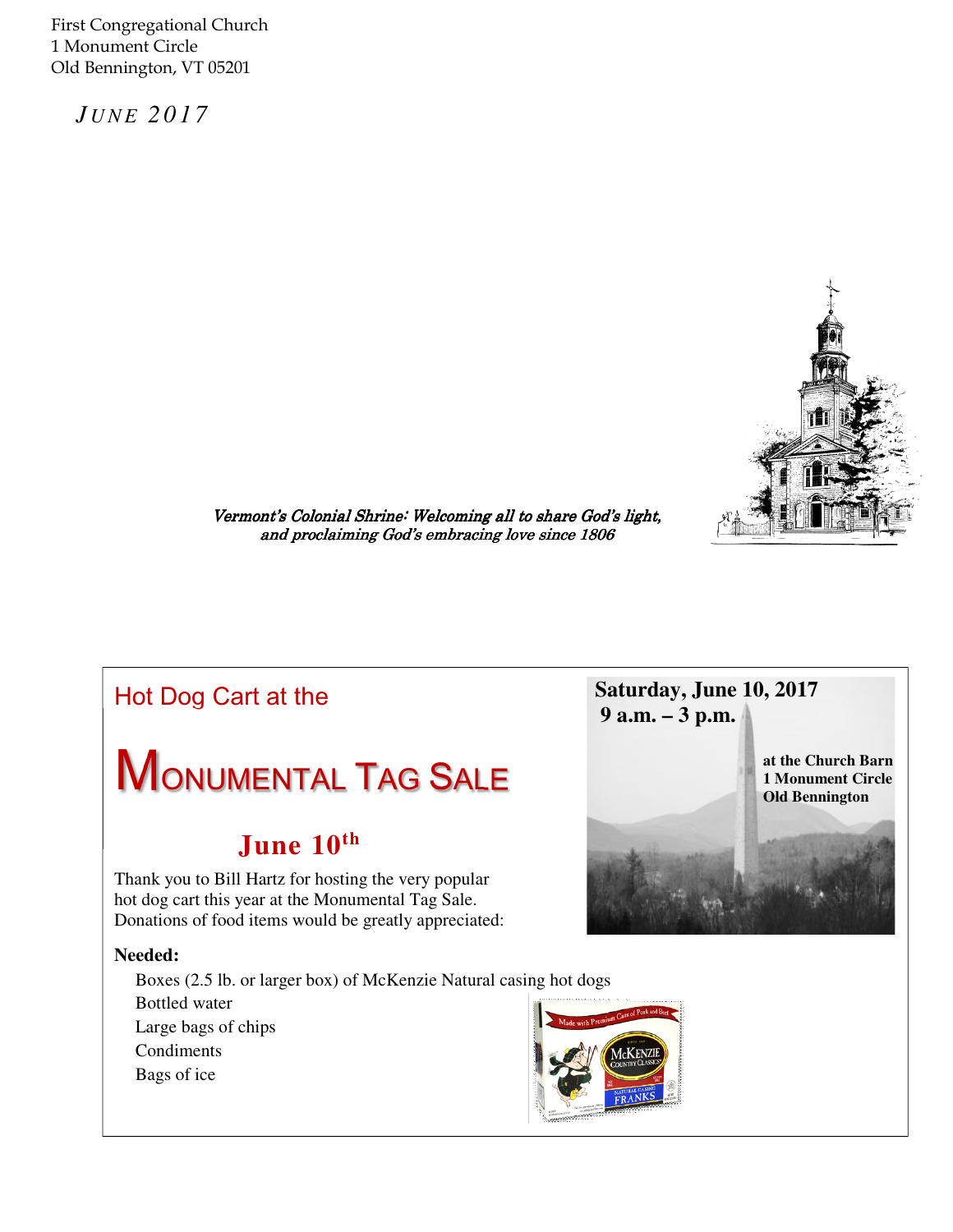

## The Lantern

Newsletter of the First Congregational Church (Old First Church)

JUNE 2017

## **FROM THE MINISTER**

 As part of the varied weather this May we had one strong wind move through here and up the valley. It turned out our very special weathervane atop the meetinghouse was pushed to an angle so that it was visibly leaning when viewed from the ground. Later the same day a wedding occurred and it so happened that all the groomsmen were graduates of the Colorado School of Mines. We were already in the process of seeking opinions about whether the tilt of the vane was dangerous or not as we did not want it to come crashing down so I thought what better than to solicit these expert opinions?

 Their verdict, in good engineering speak, was "not correct but stable".

 Not correct but stable. What a use phrase! So much of life is this way. We encounter setbacks and disappointments, but we carry on. Not correct and unstable is another matter but so much of life lies where things are not correct but stable. It means we have time and a chance to make things better. It means we will not be carried off by crisis this hour. We can think, act and work for better things. It is not a bad thing and, in fact, the opportunity for much good to come. That kind of weathervane marks a good church--inviting us all to gain what we need for the work before us. Yes, the weathervane is now okay (thanks to Doug Kuzmicki and unnamed others for your effort) but the church is here in season and out despite whatever winds may blow.

 There has been much to mourn in the church in the last months; the cycle of birth, marriage and death never is even but this spring has been tinged with much sadness amid the green hopes of the season. The church is a place--stable--in a world that is not always correct.

The Rev. Ken Clarke

## **OPEN CHURCH**

Our Open Church season has officially begun, and we look forward to a busy season welcoming thousands of visitors to the church. In June we are open weekends only and starting July  $1<sup>st</sup>$ we are open every day.

#### **Regular guides are needed for Friday afternoon shift as well as Saturday morning and afternoon shifts.**

If you have never hosted and are hesitant to volunteer, please know that the MOST important function of Open Church is to be OPEN and welcoming to visitors. Most visitors simply want to wander the church building and read a little of our history from already printed materials. If you are willing to be that smiling greeter in our Open Door, please call Paul Goodrich or the church office.

| Monday a.m.    | Sue & Marsha          |
|----------------|-----------------------|
| Monday p.m.    | Ann                   |
| Tuesday a.m.   | Lou & Marie           |
| Tuesday p.m.   | Don and Lynda & Patty |
| Wednesday a.m. | Vicky & Kathy         |
| Wednesday p.m. | Roberta & Jane        |
| Thursday a.m.  | Patrice               |
| Thursday p.m.  | Marietta & Walt       |
| Friday a.m.    | Claudia               |
| Friday p.m.    |                       |
| Saturday a.m.  |                       |
| Saturday p.m.  |                       |
| Sunday p.m.    | Stacy & Paul G.       |

Morning shift 10:00 – 1:00; Afternoon shift 1:00 – 4:00

## **PICNIC ON THE GREEN JUNE 25th**

**T**he Old First Church's annual picnic on the Village Green follows worship on Sunday, June  $25<sup>th</sup>$  and we hope you can join us on this special day! We have much to celebrate at Old First including our very talented and dedicated choir who will be going on summer break and the work of our Sunday School.

1 Monument Circle, Old Bennington, Vermont 05201 www.oldfirstchurchbenn.org ● office@oldfirst.comcastbiz.net ● (802) 447-1223 Kenneth A. Clarke, Minister Don Miller, Moderator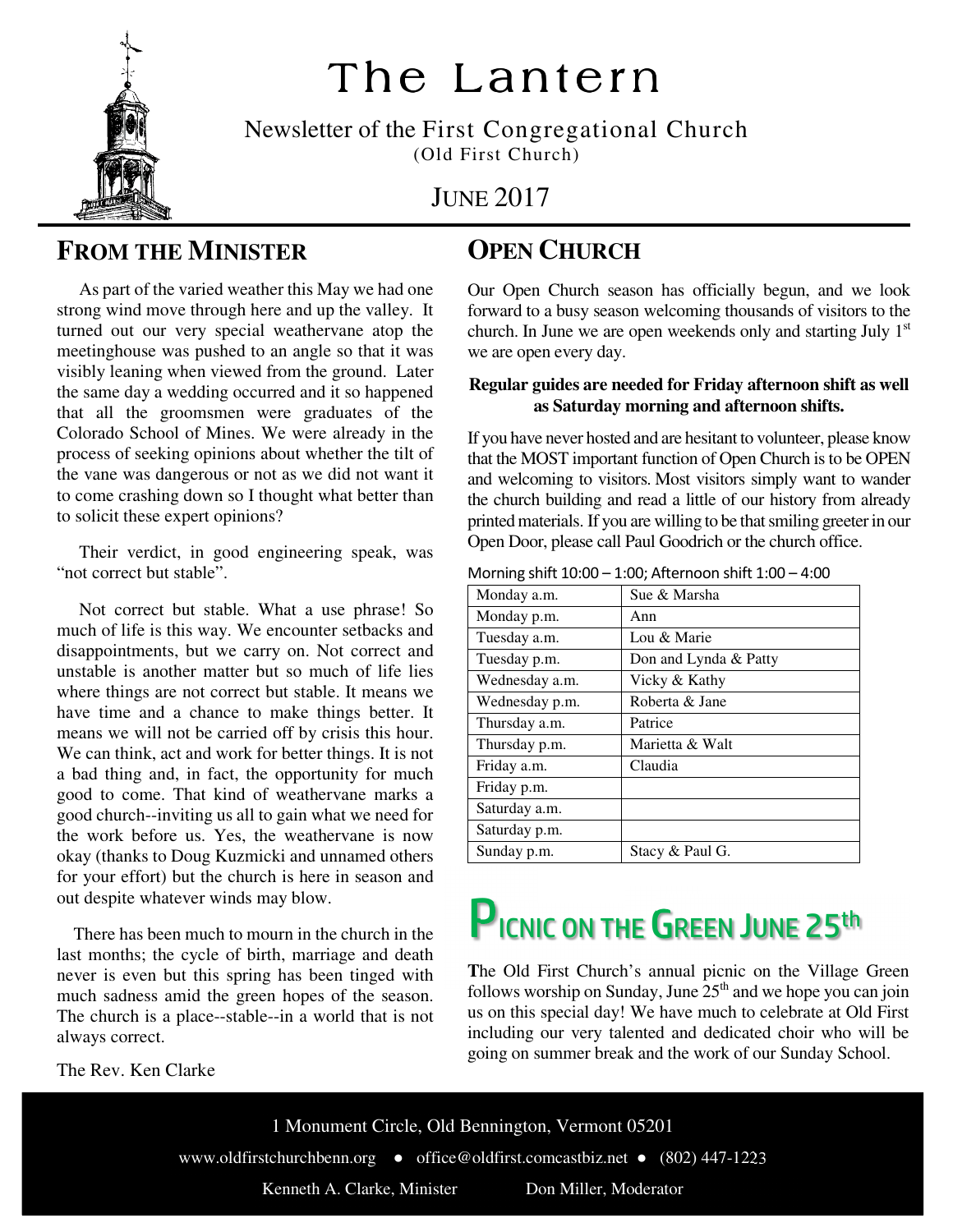### **MONUMENTAL TAG SALE**

 them along! **Come one, come all** to the  $10<sup>th</sup>$  Annual Old First Monumental Tag Sale at the Barn, on **Saturday, June 10, 9:00 a.m. - 3:00 p.m.** Be sure to tell a friend or bring

We hope your boxes of donations are packed and ready to go for our kick-off luncheon after church June 4<sup>th</sup>. Donations can also be dropped off during our set up week, Monday through Thursday, June  $5<sup>th</sup>$  through the  $8<sup>th</sup>$ . We will be working on the tag sale organization from 9AM to 4PM each day that week and welcome your donations during that time. No books or clothing please.

Our tent will be up on Wednesday this year and we encourage you to donate your larger items late Wednesday afternoon and Thursday throughout the day. If you need arrangement for pick up please call Marsha Pilachowski or the church office.

On Saturday, June  $10<sup>th</sup>$ , we hope that everyone will participate in some way: by volunteering to work, by providing food for the concession or by coming to shop. Again this year we will have our Silent Auction room set up for bidding on some special items. Ann Herrick's 2017 hooked rug will be displayed and raffle tickets will be available for \$5 each. Also this year Bill Hartz will be manning the hot dog cart for your lunchtime dining pleasure! Desserts will be available at our indoor food concession as well!!!

Our tag sale is a fun way to support our church and the larger community. Proceeds from the sale will benefit the Bennington Interfaith Council Food and Fuel Fund and general church projects. Leftover items from the sale will be donated to the Bennington Museum Christmas children's shopping day. New this year to generate a new fun twist to the end of the day, workers present to help with cleanup will be able to choose any leftover items for themselves (monetary donations accepted). Any remaining items will be donated to the Bennington Goodwill.

Thank you to all who have volunteered so far. Check the BLOG for more details and volunteer opportunities in the coming weeks. Good times ahead! Don't miss out.



*Wonder* by P.J. Palacio. The *WOMEN'S BOOK GROUP* will meet on June  $15<sup>th</sup>$  at 6:30 p.m. at Pat Guerrero's home to discuss

Newcomers are always welcome. For a listing of all the books being read this year go to the church website at www.oldfirstchurchbenn.org and click on the "Church Life" tab or contact the church office for a paper copy.

### **RUG UNVEILING**

Celebrate the unveiling of the 2017 hooked rug designed and crafted by Ann Herrick at worship this month!



This charming rug is

especially designed for our church to raise funds for the Church's Preservation Fund. The rug will be raffled at the church's annual Harvest Meal on Sunday, October 22<sup>nd</sup>. Tickets will be on sale at the Monumental Tag Sale, the office and at Open Church.**New this year**: with every raffle ticket purchased you will receive a coupon for \$1 off the purchase of *Robert Frost's Poems*, by Louis Untermeyer (coupon good at the Old First Church only).

## **OUR DEEPEST SYMPATHY**

Our sympathy and prayers to *the family of June King*. June passed away on May 1, 2017. A memorial service was held at the Old First Church on Monday May  $8<sup>th</sup>$  with a lovely reception following at the Barn.

Our deepest sympathy *to Sherelle Mills* whose husband Tom passed away unexpectedly on May  $23<sup>rd</sup>$  in Chadds Ford, PA. Please keep Sherelle in your prayers.

### **SPECIAL THANKS**

Dear Ken, Charles, the Choir, the Trustees, the Deacons, and the Congregation of the Old First Church,

My words and those of my family cannot adequately convey the very deep thanks and affection that we have for all of you.

Since the last week in January, when George first became seriously ill, you have been remarkable in your help to all of us. Your visits, flowers, prayer shawls, cards, and phone calls were not only thoughtful but enabled us to manage the stress presented by George's health issues. Your consideration meant so much to our family who could not always be in Bennington but, most importantly, it meant the world to George.

After he passed away, your caring continued in your offers of help and your creation of flower arrangements for the memorial service. The reception that you gave following George's service was beyond generous and very beautifully demonstrated your ongoing support for our family and friends. Thank you from the bottom of all of our hearts...You will never be forgotten.

- The Family of George Peters